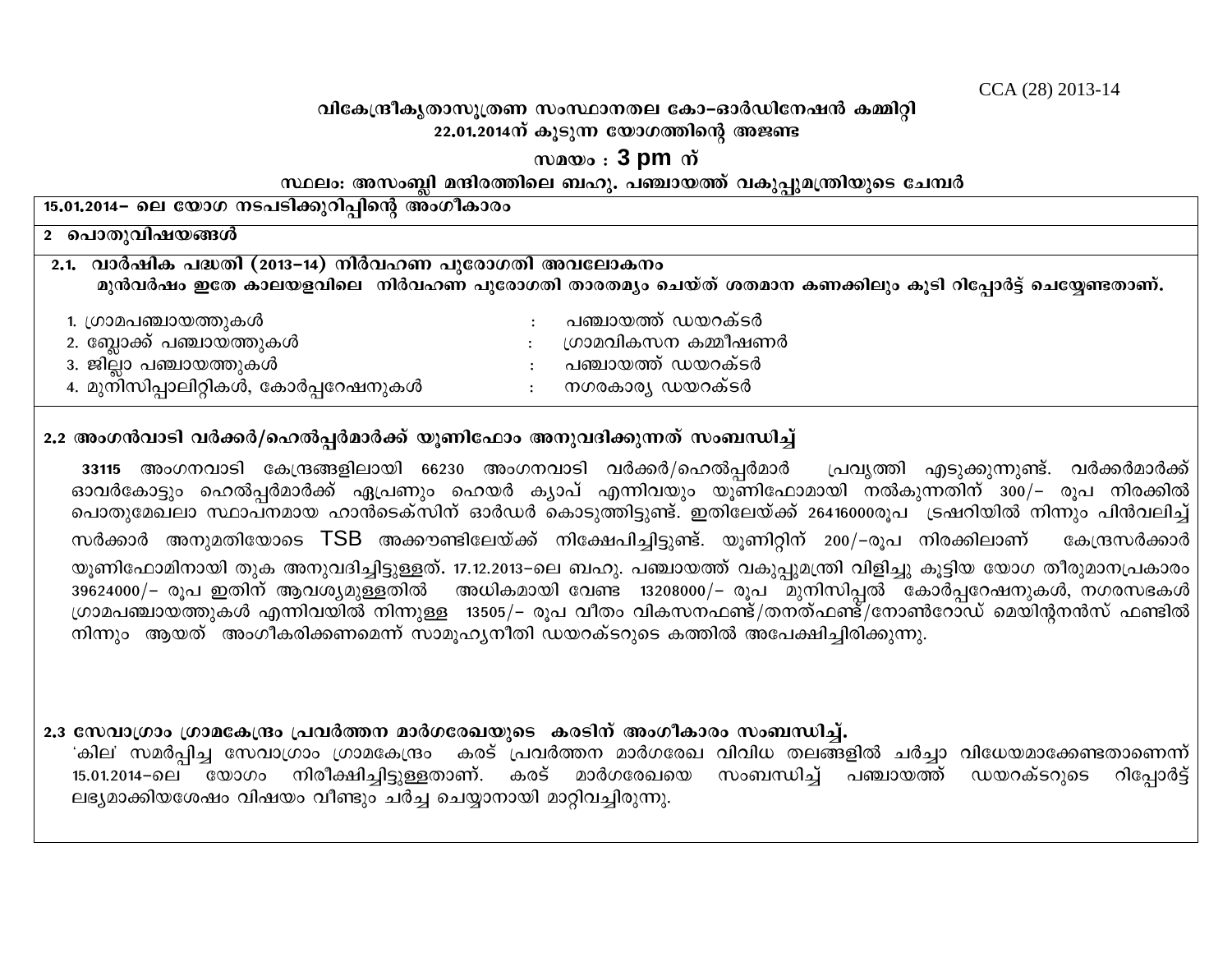| 3 പ്രത്യേ <del>ക വിഷയങ്ങൾ</del>                                                                                                                                                                                                                                                                                                            |                                                                                                                                                                                                                                                                                                                                                                                                                                                                                                                                                                                                                                                                                                                                   |     |
|--------------------------------------------------------------------------------------------------------------------------------------------------------------------------------------------------------------------------------------------------------------------------------------------------------------------------------------------|-----------------------------------------------------------------------------------------------------------------------------------------------------------------------------------------------------------------------------------------------------------------------------------------------------------------------------------------------------------------------------------------------------------------------------------------------------------------------------------------------------------------------------------------------------------------------------------------------------------------------------------------------------------------------------------------------------------------------------------|-----|
| വിഷയവിവരം                                                                                                                                                                                                                                                                                                                                  |                                                                                                                                                                                                                                                                                                                                                                                                                                                                                                                                                                                                                                                                                                                                   |     |
| (1)                                                                                                                                                                                                                                                                                                                                        | (2)                                                                                                                                                                                                                                                                                                                                                                                                                                                                                                                                                                                                                                                                                                                               | (3) |
| $3.1$ അറക്കുളം ഗ്രാമപഞ്ചായത്ത് (ഫയൽ നം. 190/ഡി.ബി1/14/തസ്വഭവ)                                                                                                                                                                                                                                                                              |                                                                                                                                                                                                                                                                                                                                                                                                                                                                                                                                                                                                                                                                                                                                   |     |
| 2013-14 വാർഷിക പദ്ധതിയിൽ സമ്പൂർണ്ണ ഭവന<br>പദ്ധതിക്കായി 1800000/– രൂപ വകയിരുത്തിയതിന്<br>ജില്ലാ/ബ്ലോക്ക് പഞ്ചായത്തുകളിൽ നിന്നും അധിക<br>വിഹിതം ലഭിക്കാത്ത സാഹചര്യത്തിൽ ടി വിഹിതം<br>കൂടി പഞ്ചായത്തിന്റെ വാർഷിക പദ്ധതിയിൽ<br>ഉൾപ്പെടുത്തി ചെലവു ചെയ്യാൻ അനുവദിക്കണ<br>മെന്നാണ് 17.12.2013-ലെ പഞ്ചായത്ത് കമ്മിറ്റിയോഗം<br>അഭ്യർത്ഥിക്കുന്നത്. | തദ്ദേശസ്വയംഭരണ<br>സ്ഥാപനങ്ങൾ<br>സ്വയം<br>കണ്ടെത്തുന്ന ഫണ്ട് ഉപയോഗിച്ചാണ്<br>ഭവന<br>പദ്ധതികൾ നടപ്പാക്കേണ്ടത്<br>എന്<br>11.03.2013−ലെ 83/13 $\overline{/}$ തസ്വഭവ<br>ഉത്തരവിൽ<br>വ്യക്തമാക്കിയിരുന്നു. പദ്ധതി<br>ചെലവിൽ<br>ഉൾപ്പെടുത്തി ഭവന പദ്ധതികൾ ഏറ്റെടുക്കാൻ<br>അനുവദിച്ചാൽ സർക്കാരിൽ നിന്നും അധിക<br>വിഹിതം നൽകേണ്ടതായി വരും. ഗ്രാമപഞ്ചാ<br>യത്ത് വിഹിതം എത്രയെന്നും, ജില്ലാ ബ്ലോക്ക്<br>പഞ്ചായത്തുകളുടെ വിഹിതം എത്രയാണ്<br>പ്രതീക്ഷിക്കുന്നതെന്നും വ്യക്തമാ ക്കിയിട്ടില്ല.<br>തനത്ഫണ്ട്.<br>വികസന<br>ഫണ്ട്,<br>വായ്പ<br>മുതലായവയാണ് ഭവനപദ്ധതിക്ക് ഉപയോഗി<br>ക്കേണ്ടത് എന്ന് അറിയിക്കാവുന്നതാണ്.                                                                                                                              |     |
| <u>3.2 പെരുമ്പടപ്പ് ബ്ലോക്ക് പഞ്ചായത്ത് (ഫയൽ നം. 1029/ഡി.ഡി.2/14/തസ്വഭവ)</u>                                                                                                                                                                                                                                                               |                                                                                                                                                                                                                                                                                                                                                                                                                                                                                                                                                                                                                                                                                                                                   |     |
| പെരുമ്പടപ്പ് ബ്ലോക്ക് പഞ്ചായത്തിലെ മാറഞ്ചേരി <br>ആശുപത്രി കെട്ടിട നിർമ്മാണം എന്ന ഏക വർഷ $\mid$<br>ചെയ്ത്<br>ഭേദഗതി<br>ബഹുവർഷ  <br>പ്രോജക്ട്<br>പ്രോജക്ടായി നടപ്പാക്കാൻ അനുമതി നൽകണ<br>മെന്നാണ് 26.09.2013–ലെ ബ്ലോക്ക് കമ്മിറ്റി യോഗം<br>അഭ്യർത്ഥിക്കുന്നത്.                                                                                | $2013 - 14 - 0.01$ $37 - 30$<br>നമ്പർ<br>സ്പിൽഓവർ<br>പ്രോജക്ട് ബഹുവർഷ പ്രോജക്ടായി ഈ<br>വർഷം തന്നെ  നടപ്പിലാക്കാൻ ഭേദഗതിക്ക്<br>അനുമതി ആവശ്യപ്പെടുന്നു. നബാർഡ് വിഹിത<br>ത്തിന് അധികമായി കണ്ടെത്തേണ്ട പദ്ധതി<br>വിഹിതം  ബഹു വർഷ പ്രോജക്ടായി വയ്ക്കാ<br>നാണ് ഉദ്ദേശിക്കുന്നത്. 18314531/–രൂപ വകയിരു<br>ത്തിയിരുന്നത് 2012<br>ഷെഡ്യൂൾ<br>പ്രകാരം<br>$\alpha$ എസ്റ്റിമേറ്റ് റീ കാസ്റ്റ് ചെയ്തപ്പോൾ 19552025/-<br>രൂപ്യായി വർദ്ധിച്ചു. 28.12.2013–ലെ ഗ്രാമവിക<br>സന കമ്മീഷണറുടെ കത്തിൽ ബ്ലോക്ക്<br>പഞ്ചായത്തിന്റെ ആവശ്യം അംഗീകരിക്കാവു<br>ശുപാർശ<br>ന്നതാണെന്ന്<br>ചെയ്യുന്നു.<br>കോഓർഡിനേഷൻ<br>കമ്മിറ്റി<br>19.03.2013−ലെ<br>യോഗം ഇനം 3.26 അനുസരിച്ച്   അധിക തുക<br>നബാർഡ് ഫണ്ടിൽ നിന്നും കണ്ടെത്തണമെന്ന<br>വ്യവസ്ഥ അംഗീകരിച്ചിരുന്നു. |     |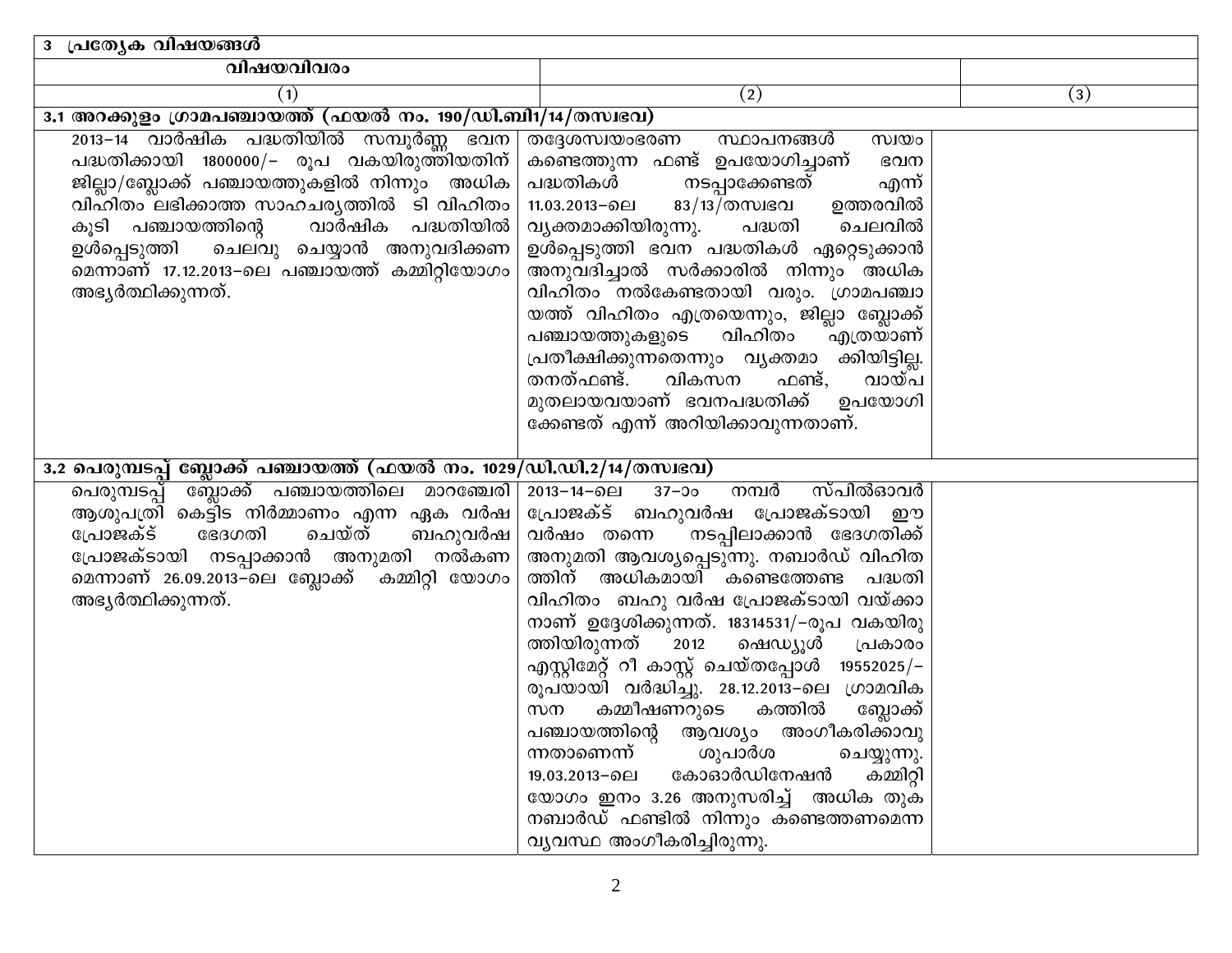| 3.3 കൊടുവള്ളി ബ്ലോക്ക്പഞ്ചായത്ത് (ഫയൽ നം. 80042/ആർ.ഡി.1/13/തസ്വഭവ)                                                                                                                                                                                                                                                                                                                                                                                                                                                                                                                                                                                                                                                                                                                                                                                                                                                                                                                                               |                                                                                                                                                                                                                                                                                                                                                                                                                                                                                             |                                                                                                    |
|------------------------------------------------------------------------------------------------------------------------------------------------------------------------------------------------------------------------------------------------------------------------------------------------------------------------------------------------------------------------------------------------------------------------------------------------------------------------------------------------------------------------------------------------------------------------------------------------------------------------------------------------------------------------------------------------------------------------------------------------------------------------------------------------------------------------------------------------------------------------------------------------------------------------------------------------------------------------------------------------------------------|---------------------------------------------------------------------------------------------------------------------------------------------------------------------------------------------------------------------------------------------------------------------------------------------------------------------------------------------------------------------------------------------------------------------------------------------------------------------------------------------|----------------------------------------------------------------------------------------------------|
| കൊടുവള്ളി ബ്ലോക്ക് പഞ്ചായത്ത് പരിധിയിലുള്ള 10<br>ഗ്രാമപഞ്ചായത്തുകളിലെ<br>പച്ചക്കറി<br>കർഷകർക്ക്<br>സംഭരിക്കുന്നതിനും<br>ഉൽപന്നങ്ങൾ<br>തങ്ങളുടെ<br>വിപണനം നടത്തുന്നതിനുമായി ഒരു വെജിറ്റബിൾ<br>പണിയാൻ<br>മാർക്കറ്റിന്<br>കെട്ടിടം<br>അനുമതി<br>നൽകണമെന്നാണ് അപേക്ഷിക്കുന്നത്.                                                                                                                                                                                                                                                                                                                                                                                                                                                                                                                                                                                                                                                                                                                                      | ഹിൽ ഏരിയ ഡെവലപ്മെന്റ് അതോറിട്ടിയിൽ<br>നിന്നും ലഭിക്കുന്ന ഫണ്ട് ഉപയോഗിച്ച് 9 ലക്ഷം<br>രൂപ ചെലവിൽ കെട്ടിടം നിർമ്മിക്കാനാണ്<br>ഉദ്ദേശിക്കുന്നതെന്ന് കോഴിക്കോട് അസിസ്റ്റന്റ്<br>ഡെവലപ്മെന്റ്<br>കമ്മീഷണർ അറിയിക്കുന്നു.<br>വിപണനകേന്ദ്രങ്ങൾ സ്ഥാപിക്കലും ഉൽപ്പന്ന<br>ങ്ങൾ സംഭരിക്കലും ബ്ലോക്ക് പഞ്ചായത്തിന്റെ<br>ചുമതലയല്ല.                                                                                                                                                                     | HADAയുടെ അംഗീകാരവും<br>ഫണ്ട് ലഭ്യതയും<br>സംബന്ധിച്ച വിവരങ്ങൾ<br>അറിഞ്ഞശേഷം<br>പരിഗണിക്കാവുന്നതാണ്. |
| $3.4$ പാലക്കാട് നഗരസഭ (ഫയൽ നം. 77846/ഡി.ബി.3/13/തസ്വഭവ)                                                                                                                                                                                                                                                                                                                                                                                                                                                                                                                                                                                                                                                                                                                                                                                                                                                                                                                                                          |                                                                                                                                                                                                                                                                                                                                                                                                                                                                                             |                                                                                                    |
| <u>പദ്ധതിയിലുൾപ്പെടുത്തിയ  </u><br>വാർഷിക<br>$2013 - 14$<br>മേഖലയിൽ<br>പരിപാലന<br>ഹെൽത്ത്<br>ആരോഗ്യ<br>നിർവഹണ<br>സൂപ്പർവൈസർ<br>ഉദ്യോഗസ്ഥനായ<br>72700000/- രൂപ അടങ്കലുള്ള ആറ് പ്രോജക്ടുകൾക്ക്<br>ഡി.പി.സി. അംഗീകാരം നിരസിച്ചിരുന്നു.<br>ജില്ലാതല<br>അപ്പലേറ്റ് കമ്മിറ്റിയും അംഗീകരിച്ചിട്ടില്ല. അതിനാൽ<br>അനുമതിക്കായി<br>സർക്കാരിന്റെ<br>പ്രത്യേക<br>സമർപ്പിച്ചിരിക്കുന്നു. 6 പ്രോജക്ടുകൾ ഇവയാണ്.<br>1) കൊതുകുക നശീകരണത്തിന് ഫോഗിംഗ്<br>മെഷീൻ വാങ്ങൽ (310000/– രൂപ)<br>2) ഖരമാലിന്യ സംസ്ക്കരണം, ശുചീ രണം<br>എന്നിവയ്ക്ക് വീൽബാരോ വാങ്ങൽ<br>$(1500000/-$ രൂപ)<br>ി ഖരമാലിന്യ സംസ്ക്കരണം മിനി ജെ.സി.ബി<br>വാങ്ങൽ (1900000/- രൂപ)<br>ശുചീകരണ ആവശ്യങ്ങൾക്ക് മിനി ടിപ്പർ<br>വാങ്ങൽ (15000000/- രൂപ)<br>5) ഡംബർ പ്ലേസർ വാഹനത്തിന് ബോക്സുകൾ<br>$(1010000/-$ രുപ)<br>6) ഓടകൾ വൃത്തിയക്കാൻ ആധുനിക രീതിയിലുള്ള<br>സ്കിഡ് സ്റ്റിയർ ലോഡർ വാഹനം  വാങ്ങൽ<br>$(2400000/-$ രൂപ)<br>പ്രോജക്ട് അംഗീകരിക്കുന്ന കോംപിറ്റന്റ് അതോറിറ്റി<br>ശുചിത്വമിഷൻ എന്നതാണ് ജില്ലാ അപ്പലേറ്റ്<br>അല്ല<br>കമ്മിറ്റി നിരസിക്കാൻ കാരണമായി പറയുന്നത്. | കോടിയിൽപരം<br>ഏഴേകാൽ<br>രൂപയ്ക്ക്<br>ഉപകരണങ്ങളും<br>വാങ്ങുന്ന<br>വാഹനങ്ങളും<br>പ്രോജക്ടുകളാണ്<br>അവയുടെ<br>ഇവ.<br>നിർവഹണ<br>ഹെൽത്ത്<br>ഉദ്യോഗസ്ഥനായി<br>സൂപ്പർവൈസറെ<br>നിയമിച്ചത്<br>ശരിയായില്ല.<br>പോജക്ടുകൾക്ക്<br>വാഹനങ്ങൾ<br>വാങ്ങുന്ന<br>തേടിയതായും<br>സർക്കാർ<br>അനുമതി<br>നിർവഹണ<br>കാണുന്നില്ല.<br>അനുയോജ്യരായ<br>ഉദ്യോഗസ്ഥരെ നിശ്ചയിച്ച് പ്രോജക്ട് ഭേദഗതി<br>ചെയ്യാനും അതിന് അനുസൃതമായി വെറ്റിംഗ്<br>ഓഫീസർമാരിൽ നിന്ന് അനുമതി വാങ്ങാനും<br>നഗരസഭയ്ക്ക് നടപടി സ്വീകരിക്കാവുന്നതാണ്. | ഇക്കാര്യം നഗരസഭയെ<br>അറിയിക്കാവുന്നതാണ്.                                                           |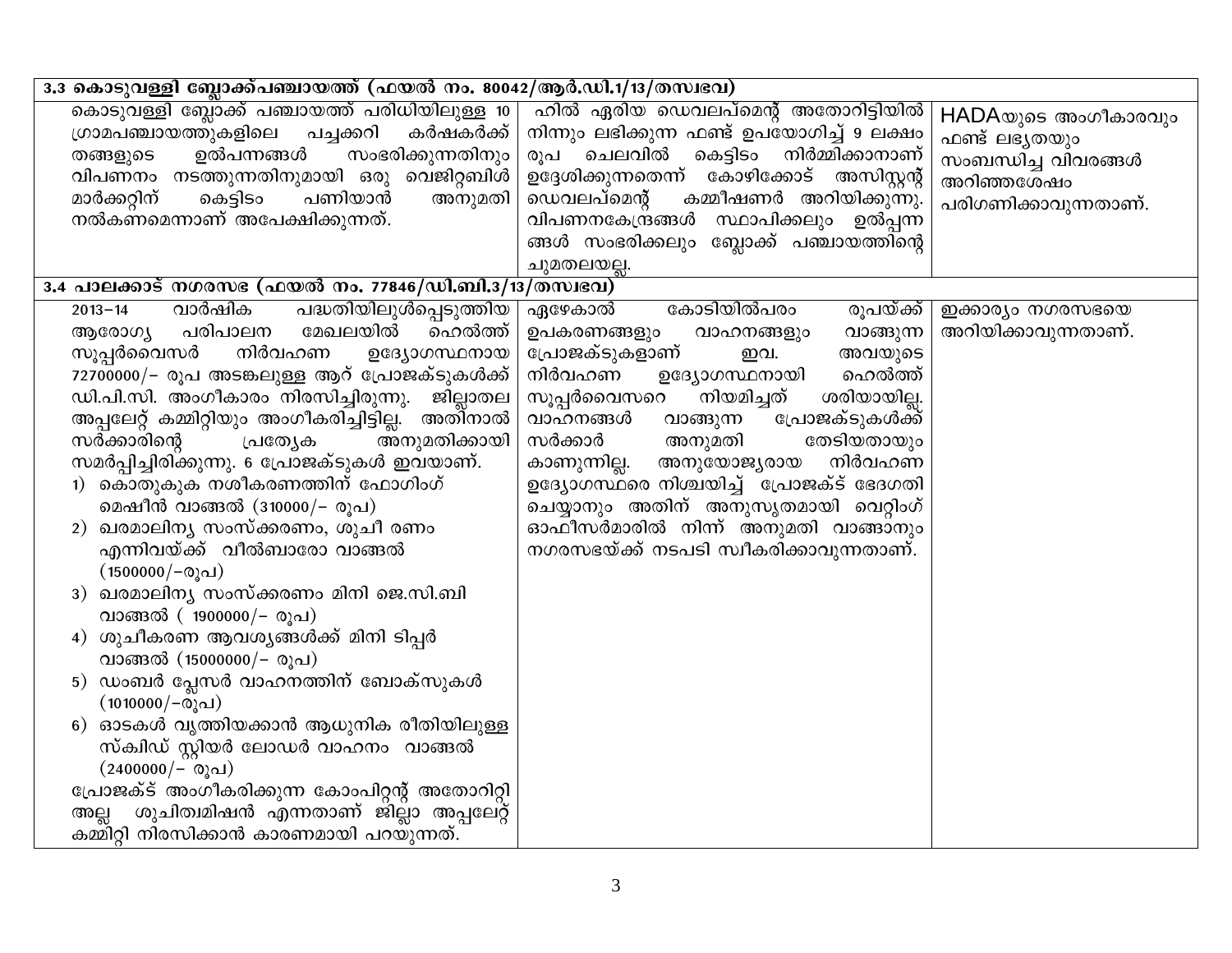| $\overline{13.5}$ കുത്തിയതോട് ഗ്രാമ പഞ്ചായത്ത് (ഫയൽ നം. 79970/ഡി.എ.2/13/തസ്വഭവ)                                                                                                                                                                                                                                                                                                                                            |                                                                                                                                                                                                                                                                                                                                                                                                                                                                                                                                                                                                                                                                                                          |                    |
|----------------------------------------------------------------------------------------------------------------------------------------------------------------------------------------------------------------------------------------------------------------------------------------------------------------------------------------------------------------------------------------------------------------------------|----------------------------------------------------------------------------------------------------------------------------------------------------------------------------------------------------------------------------------------------------------------------------------------------------------------------------------------------------------------------------------------------------------------------------------------------------------------------------------------------------------------------------------------------------------------------------------------------------------------------------------------------------------------------------------------------------------|--------------------|
| 2013–14 വാർഷിക പദ്ധതിയിലുൾപ്പെടുത്തി ചതുപ്പു സമൂദ്ര നിരപ്പിൽ നിന്നും കേവലം 1 മീറ്റർ നിരസിക്കാവുന്നതാണ്.<br>നിറഞ്ഞ പ്രദേശത്തു താമസിക്കുന്ന<br>പട്ടികജാതി  <br>കുടുംബങ്ങളുടെ  വാസസ്ഥലം എസ്.സി.പി.<br>ഫണ്ടിൽ നിന്ന് 744337/– രൂപയും തനത് ഫണ്ടിൽ $\mid$<br>നിന്ന് 5663/– രൂപയും വകയിരുത്തി  ശാവലിട്ട്<br>ഉയർത്തുന്നതിന് അംഗീകാരം നൽകണമെന്നാണ്<br>കമ്മിറ്റിയോഗം<br>29.11.2013–ലെ പഞ്ചായത്ത്<br>സർക്കാരിനോട് അഭ്യർത്ഥിക്കുന്നത്. | ഉയരം മാത്രമുള്ളതും പൊക്കാളി നെൽപ്പാട<br>ങ്ങളുടെ ബണ്ടുകളിലും ചതുപ്പു പ്രദേശത്തും<br>സ്ഥിതി ചെയ്യുന്നവയാണ് വാസസ്ഥലങ്ങൾ.<br>ഓരോ വീടിനും പ്രത്യേകം<br>എസ്റ്റിമേറ്റ്<br>തയ്യാറാക്കി സുതാര്യമായ നടപടിക്രമങ്ങൾ<br>വഴി മണ്ണിട്ടു നികത്തൽ പ്രോജക്ടുകൾക്ക്<br>മുമ്പ് അ്നുമതി നൽകിയിട്ടുണ്ട്<br>എന്നാൽ<br>നെൽപ്പാടങ്ങൾ ഉള്ള പ്രദേശങ്ങളിൽ ഗ്രാവൽ<br>ഇടുന്നത് പ്രോത്സാഹിപ്പിക്കവുന്നതല്ല.                                                                                                                                                                                                                                                                                                                             |                    |
| <u>3.6 അന്നമനട പഞ്ചായത്ത് (ഫയൽ നം. 52371/ഡി.ബി3/13/തസ്വഭവ)</u>                                                                                                                                                                                                                                                                                                                                                             |                                                                                                                                                                                                                                                                                                                                                                                                                                                                                                                                                                                                                                                                                                          |                    |
| ഗ്രാമപഞ്ചായത്തിലെ PHCയിൽ നടന്നു വരുന്ന<br>പാലിയേറ്റീവ് കെയർ യൂണിറ്റിന്റെ പ്രവർത്ത നത്തിന്<br>വാഹനം വാടകയ്ക്കെടുക്കുന്നത് മൂലം തൃപ്തികര<br>മായവിധം സെന്ററിന്റെ പ്രവർത്തനം നടത്താൻ<br>കഴിയുന്നില്ലെന്നും അതിനാൽ പഞ്ചായത്ത് വക<br>ജീപ്പ് പാലിയേറ്റീവ് കെയറിനു നൽകാനും $\mid$<br>പഞ്ചായത്തിന്റെ ആവശ്യത്തിന് ഒരു പുതിയ<br>അനുവദിക്കണമെന്ന്<br>വാഹനം<br>വാങ്ങാനും<br>അപേക്ഷിക്കുന്നു.                                            | പാലിയേറ്റീവ് കെയറിനു നൽകുന്ന<br>വാഹന<br>ത്തിന്റെ<br>ഡൈവറുടെ<br>ഇന്ധന<br>വേതനം,<br>ചെലവ്, മറ്റ് ആവർത്തന ചെലവുകൾ, PHC<br>നിർവഹിക്കുമെന്നും അയച്ചിട്ടുണ്ട്.<br>പാലിയേ<br>റ്റീവ് കെയർ ആവശ്യങ്ങൾക്ക്<br>വാഹനം<br>വാടകയ്ക്കെടുകയാണ് ഉചിതം.                                                                                                                                                                                                                                                                                                                                                                                                                                                                     | പരിഗണിക്കേണ്ടതില്ല |
| ഇലന്തൂർ ബ്ലോക്ക് പഞ്ചായത്ത് (ഫയൽ നം. 643/ഡി.ഡി.2/14/തസ്വഭവ)<br>3,7                                                                                                                                                                                                                                                                                                                                                         |                                                                                                                                                                                                                                                                                                                                                                                                                                                                                                                                                                                                                                                                                                          |                    |
| <u>കര്ഷകരക്ക് കാലിത്തീറ്റ</u><br>ക്ഷീര<br>നലകുന്നതിന് വനിത സ്വയം സഹായ സംഘ $\mid$<br>ത്തിലെ ക്ഷീര കർഷകരെക്കൂടി  പരിഗണിക്കണ<br>മെന്നതാണ് 27.09.2013–ലെ ബ്ലോക്ക് പഞ്ചായത്ത്<br>കമ്മിറ്റിയോഗം അഭ്യർത്ഥിക്കുന്നത്.                                                                                                                                                                                                              | _ സബ്സിഡി   സബ്സിഡി_മാർഗരേഖപ്രകാരം _ ക്ഷീര_സംഘ   പരിഗണിക്കാവുന്നതാണ്.<br>ങ്ങൾ വഴി മാത്രമേ കാലിത്തീറ്റ സബ്സിഡി<br>നൽകാൻ പാടുള്ളൂ<br>എന്നാണ്<br>വ്യവസ്ഥ.<br>ക്ഷീര സംഘങ്ങൾ പ്രവർത്തനം<br>എന്നാൽ<br>ശ്രാമപഞ്ചായത്തുകളിലെ<br>ക്ഷീര<br>ഇല്ലാത്ത<br>സബ്സിഡി<br>കര്ഷകർക്കും<br>കാലിത്തീറ്റ<br>നൽകാൻ അനുവദിക്കണമെന്നാണ് അപേക്ഷി<br>ക്കുന്നത്. ഗ്രാമ–ബ്ലോക്ക് സംയുക്ത പദ്ധതി<br>ഗ്രാമപഞ്ചായത്തു ്വഴിയാണ് നിർവഹണം<br>നടത്തേണ്ടത്. ക്ഷീര സംഘങ്ങൾ ഇല്ലാത്ത<br>പാലിന്റെ<br>സ്ഥാപനങ്ങളിലെ<br>തദ്ദേശസ്വയംഭരണ<br>അളവ്<br>സംബന്ധിച്ച്<br>വെറ്ററിനറി<br>സർജന്റെ<br>അടിസ്ഥാനത്തിൽ<br>കാലിത്തീറ്റ<br>സാക്ഷ്യപത്രം<br>സബ്സിഡി<br>നൽകാവുന്നതാണെന്ന്<br>ഗ്രാമ<br>വികസന<br>കമ്മീഷണർ 23.12.2013–ലെ<br>കത്തിൽ<br>ശൂപാർശ ചെയ്യുന്നു. |                    |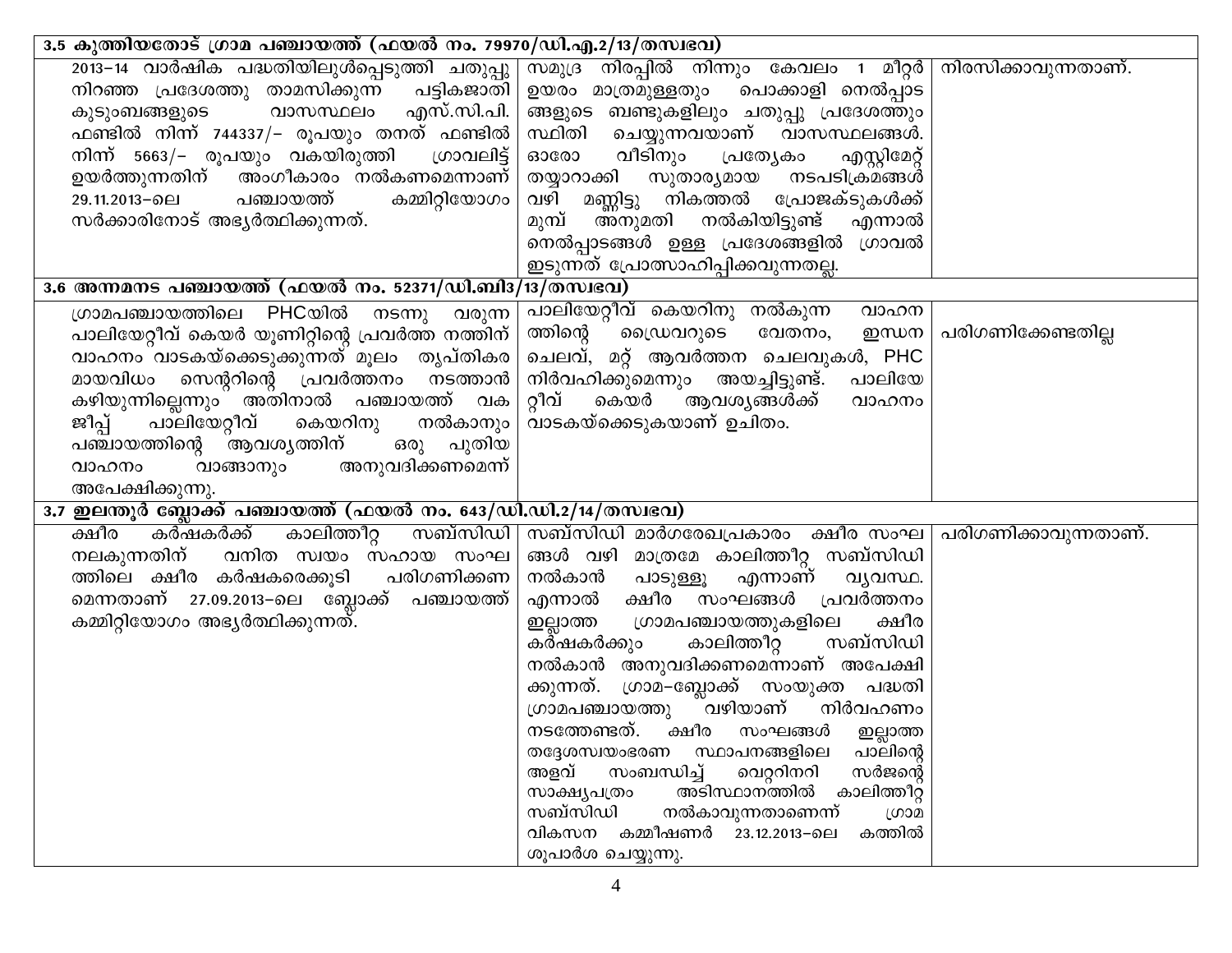| 3.8 പി.എൻ. പണിക്കർ ഫൗണ്ടഷൻ (ഫയൽ നം. 47708/എഫ്.എം.2/13/തസ്വഭവ)                                                                                                                                                                                                                                                                                                                                                                                                                                                                                                                                                                                     |                                                                                                                                                                                                                                                                                                                                                                                                                                                                                                                                                                                                                                                                                                                                                                                                                                                                 |                     |
|---------------------------------------------------------------------------------------------------------------------------------------------------------------------------------------------------------------------------------------------------------------------------------------------------------------------------------------------------------------------------------------------------------------------------------------------------------------------------------------------------------------------------------------------------------------------------------------------------------------------------------------------------|-----------------------------------------------------------------------------------------------------------------------------------------------------------------------------------------------------------------------------------------------------------------------------------------------------------------------------------------------------------------------------------------------------------------------------------------------------------------------------------------------------------------------------------------------------------------------------------------------------------------------------------------------------------------------------------------------------------------------------------------------------------------------------------------------------------------------------------------------------------------|---------------------|
| പി.എൻ പണിക്കർ ഫൗണ്ടേഷൻ 100 പഞ്ചായത്തു<br>പരിപാടി<br>കളിൽ<br>ഇ-സാക്ഷരത<br>നടപ്പാക്കാൻ<br>ആലോചിക്കുന്നുവെന്നും അതിന് ഗ്രാമപഞ്ചായത്തു<br>കൾ പ്ലാൻ ഫണ്ടിൽ നിന്ന് രണ്ട് ലക്ഷവും  തനത്<br>ഫണ്ടിൽ നിന്ന് ഒരു ലക്ഷം വീതവും ധനസഹായം<br>ചെയ്യണമെന്ന് 21.12.2013–ലെ കത്തിൽ പി.എൻ.<br>പണിക്കർ വിജ്ഞാൻ കേന്ദ്ര വൈസ് ചെയർമാൻ<br>സർക്കാരിനു നൽകിയ അപേക്ഷയിൽ ആവശ്യപ്പെ<br>ടുന്നു. ഈ വിഷയത്തിലുള്ള<br>11.03.2013−ലെ<br>അപേക്ഷ 18.04.2013-ലെ കോഓർഡിനേഷൻ കമ്മിറ്റി<br>യോഗം ചർച്ച ചെയ്യുകയും കേന്ദ്ര സർക്കാർ<br>ഈ<br>പ്രോജക്ട് അംഗീകരിച്ച് വിഹിതം അനുവദിക്കുന്ന<br>പരഗണിക്കാമെന്ന്<br>മുറയ്ക്ക്<br>തീരുമാനിച്ചിരുന്നു.<br>സർക്കാരിന്റെ<br>വിഹിതം<br>കേന്ദ്ര<br>ഇതുവരെ | ബഹു. വ്യവസായ ഐ.ടി വകുപ്പു മന്ത്രിയുടെ<br>അഭിപ്രായത്തിൽ കേരള സ്റ്റേറ്റ് ഐ.ടി.മിഷൻ,<br>ഐ.കെ.എം, അക്ഷയ എന്നീ ഏജൻസികളുടെ  <br>പ്രവർത്തനത്തിലുള്ള<br>കടന്നു<br>കയറ്റമാകരു<br>തെന്ന് നിർദ്ദേശിച്ചിട്ടുമുണ്ട്. സർക്കാർ ഏജൻസി<br>കളിലൂടെ നടന്നുവരുന്ന പ്രവർത്തനങ്ങൾക്ക്<br>സമാനമായ പ്രവർത്തനങ്ങൾ<br>ഏറ്റെടുക്കുന്ന<br>സംഘടനകൾക്ക്<br>സന്നദ്ധ<br>ധനസഹായം<br>നൽകുന്നത് ഉചിതമല്ല.                                                                                                                                                                                                                                                                                                                                                                                                                                                                                          | നിരസിക്കാവുന്നതാണ്. |
| ലഭിച്ചിട്ടില്ല.<br>3.9 പാവറട്ടി ഗ്രാമപഞ്ചായത്ത് (ഫയൽ നം. 69437/ഡി.എ.2/13/തസ്വഭവ)                                                                                                                                                                                                                                                                                                                                                                                                                                                                                                                                                                  |                                                                                                                                                                                                                                                                                                                                                                                                                                                                                                                                                                                                                                                                                                                                                                                                                                                                 |                     |
| വാർഷിക<br><u>പദ്ധതിയിലുൾപ്പെടുത്തിയ  </u><br>$2013 - 14$<br>എസ്.സി. വിദ്യാർത്ഥികൾക്ക്  സൈക്കിൾ വിതരണം,<br>എസ്.സി./എസ്.സി<br>(വനിതകൾ)<br>കമ്പ്യൂട്ടർ<br>പരിശീലനവും ലാപ്ടോപ് വിതരണവും, ബഡ്സ്<br>സ്ക്കൂളിന്<br>അനുവദിക്കൽ<br>സ്ഥലം<br>എന്നീ<br>പ്രോജക്ടുകൾക്ക് അനുമതി ആവശ്യപ്പെട്ടതിന്മേൽ<br>കോഓർഡിനേഷൻ<br>കമ്മിറ്റിയിൽ<br>20.11.2013-⊙ല<br>തീരുമാനമെടുത്തിരുന്നതിൽ<br>വിശദീകരണം<br>ആവശ്യപ്പെടുന്നു.                                                                                                                                                                                                                                                 | 20.11.2013-ലെ കോഓർഡിനേഷൻ കമ്മിറ്റി യോഗ<br>തീരുമാനത്തിൽ എസ്.സി വിദ്യാർത്ഥി കൾക്ക്<br>സൈക്കിൾ വിതരണവും പട്ടികജാതി ക്കാർക്കും<br>പട്ടികജാതി വനിതകൾക്കും കമ്പ്യൂട്ടർ ലാപ്ടോപ്<br>എന്നിവ വിതരണം ചെയ്യുന്നതും അംഗീകരി<br>ച്ചിരുന്നു. ബഡ്സ് സ്ക്കൂളിന് സ്ഥലം അനുവദി<br>ക്കുന്നത് വകുപ്പു തലത്തിൽ തീരുമാനിക്കാനും<br>നിർദ്ദേശിച്ചിരുന്നു.<br>പഞ്ചായത്ത്<br>എന്നാൽ<br>ആവശ്യപ്പെട്ടത് കമ്പ്യൂട്ടർ പരിശീലനവും തൊഴിൽ<br>ചെയ്യുന്ന തിന് ലാപ്ടോപ് വിതരണവും ചെയ്യുന്ന<br>പദ്ധതിയുടെ അംഗീകാരമാണ്. മാർഗരേഖയനു<br>സരിച്ച് കമ്പ്യൂട്ടർ പരിശീലനം നൽകാൻ വ്യവസ്ഥ<br>യില്ല. പ്രൊഫഷണൽ കോഴ്സിനു പഠിക്കുന്ന<br>എസ്.സി. വിദ്യാർത്ഥികൾക്ക്  ലാപ്ടോപ് വിതരണ<br>ത്തിന് അനുവദാം നൽകിയിരുന്നു. എന്നാൽ<br>കേസായി<br>പട്ടികജാതി/പട്ടികജാതി<br>പ്രത്യേക<br>വനിതകൾക്ക് പരിശീലനവും തൊഴിൽ ചെയ്യാൻ<br>വിതരണം<br>എന്നീ പദ്ധതികൾക്ക്<br>ലാപ്ടേപ്<br>അനുമതി നൽകാമോ എന്നാണ് വിശദീകരണം<br>ആവശ്യപ്പെടുന്നത്. |                     |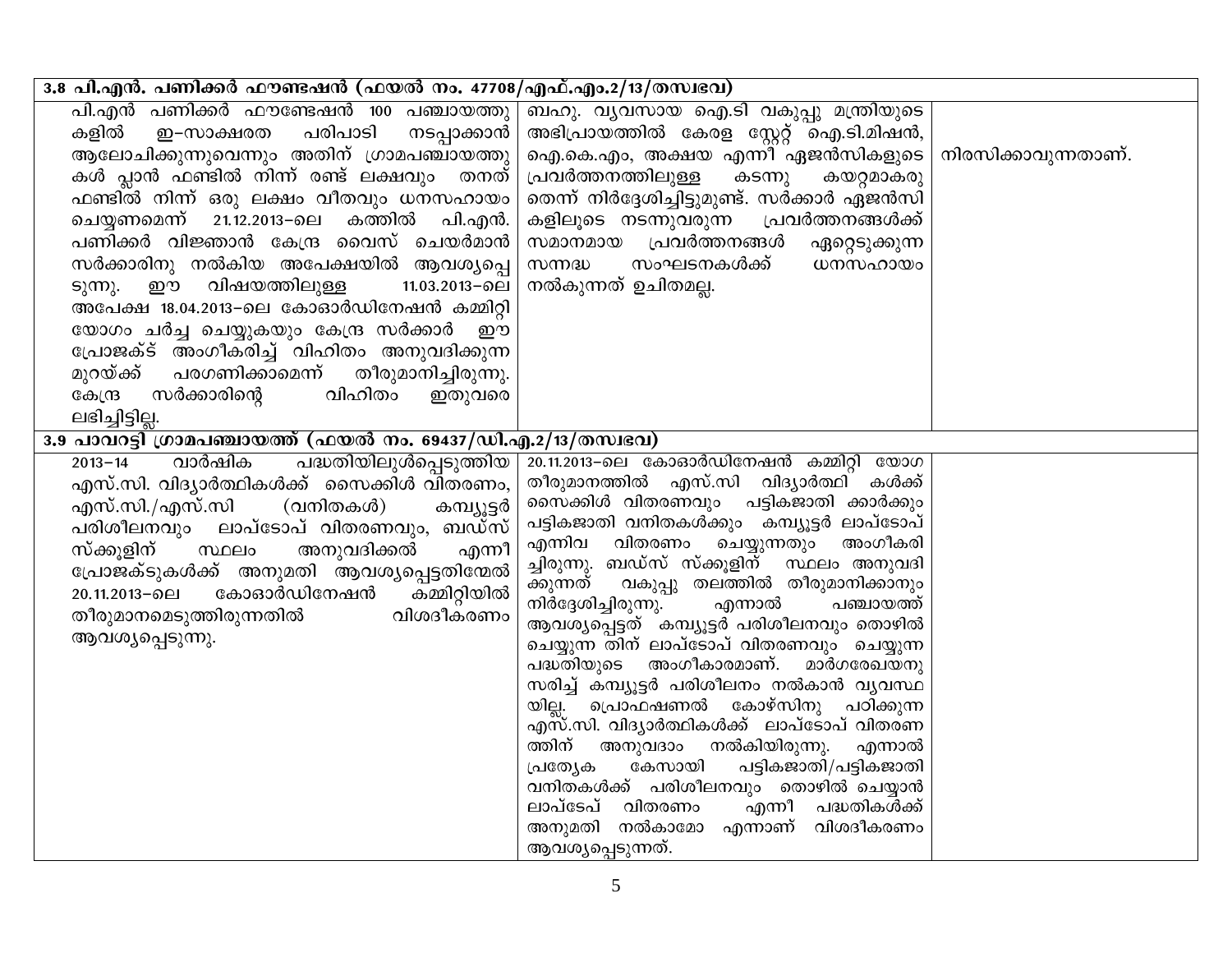| 3.10 13–ാം ധനകാര്യ കമ്മീഷൻ (ഫയൽ നം. 65099/ഏഫ്.എം.1/13/തസ്വഭവ)                                                                                                                                                                                                                                                                                                                                                                           |                                                                                                                                                                                                                                                                                                                                                                                                                                                                                                                                                |                                                                                                              |
|-----------------------------------------------------------------------------------------------------------------------------------------------------------------------------------------------------------------------------------------------------------------------------------------------------------------------------------------------------------------------------------------------------------------------------------------|------------------------------------------------------------------------------------------------------------------------------------------------------------------------------------------------------------------------------------------------------------------------------------------------------------------------------------------------------------------------------------------------------------------------------------------------------------------------------------------------------------------------------------------------|--------------------------------------------------------------------------------------------------------------|
| പതിമൂന്നാം ധനകാര്യ കമ്മീഷൻ അവാർഡ് തുക<br>അനുവദിക്കുന്നതിലെ<br>കാലതാമസം<br>പദ്ധതി<br>പ്രവർത്തനങ്ങളുടെ നടത്തിപ്പിന് കാലതാമസമുണ്ടാ<br>ക്കുന്നുവെന്നും  അവാർഡ്  തുക  വിതരണം<br>സംബന്ധിച്ച് മന്ത്രിസഭയ്ക്ക് കുറിപ്പ്<br>സമർപ്പിക്ക<br>ണമെന്ന് 2.4 ഇനമായി 08.01.2014–ലെ കോഓർഡി<br>നേഷൻ കമ്മിറ്റിയോഗം തീരുമാനിച്ചിരുന്നു.<br>3.11 ചുനക്കര ഗ്രാമപഞ്ചായത്ത് (ഫയൽ നം. 2485/ഏഫ്.എം.3/14/തസ്വഭവ)<br>അഭിമുഖീകരിക്കുന്ന<br>ശ്രാമപഞ്ചായത്ത്<br>ചുനക്കര | 2013-14 സാമ്പത്തിക വർഷത്തെ തദ്ദേശസ്വയം<br>ഭരണ സ്ഥാപനങ്ങളുടെ അവാർഡ് തുകയുടെ<br>ആദൃഗഡു 05.11.2013–ലെ ജി.ഒ(പി)8386/13/ഫിൻ<br>ഉത്തരവു പ്രകാരവും അനുവദിച്ചിട്ടുണ്ടെന്നും<br>അതിനാൽ 08.01.2014–ലെ കോഓർഡിനേഷൻ<br>കമ്മിറ്റി യോഗം ഇനം2.4 നമ്പർ തീരുമാന<br>ത്തിന്മേൽ തുടർനടപടി ആവശ്യമില്ലെന്നാണ്<br>അറിയിക്കുന്നത്.<br>മാലിന്യ നിർമ്മാർജ്ജനത്തിന് എല്ലാവർക്കും                                                                                                                                                                                           | സി.സിഡി .യു                                                                                                  |
| പരിഹരിക്കുന്ന<br>കുടിവെള്ള ക്ഷാമം<br>രുക്ഷമായ<br>തിനായി ഗ്രാമപഞ്ചായത്ത്<br>ജലസുരക്ഷ<br>എന്ന<br>പേരിൽ  ഒരു പ്രോജക്ട് ഏറ്റെടുത്തിട്ടുണ്ട്. ഇതിലെ<br>പ്രധാന ഘടകം പഞ്ചായത്തിലെ കിണറുകളിൽ റീ<br>ചാർജിംഗ് സംവിധാനം ഏർപ്പെടുത്തുക എന്നതാണ്.<br>വീടിന്റെയും<br>മേൽക്കൂരയിൽ<br>നിന്നും<br>ഓരോ<br>ഭൂമിയിലേയ്ക്ക് വെള്ളം ഇറക്കി വിടുന്നതിലൂടെ<br>കിണറുകൾ റീചാർജ്ജ് സംവിധാനം ഏർപ്പെടുത്തുക<br>എന്നും പദ്ധതി ലക്ഷ്യമിടുന്നു.                         | സബ്സിഡി നൽകുന്നതുപോലെ എ.പി.എൽ,  <br>വിസ്തീ  <br>ബി.പി.എൽ വ്യത്യാസമോ,<br>തറ<br>പരിഗണിക്കാതെ<br>സബ്സിഡി  <br>ർണ്ണമോ<br>നൽ്കണമെന്നും ഗ്രാമപഞ്ചായത്ത് പ്രസിഡന്റ്<br>സർക്കാരിനു നൽകിയ<br>നിവേദനത്തിൽ<br>വലിപ്പമുള്ള<br>ആവശ്യപ്പെടുന്നു.<br>കൂടുതൽ<br>വീടുകളിൽ നിന്നാണ്<br>കൂടുതൽ മഴവെള്ളം<br>കിണറ്റിലെത്തിക്കാൻ കഴിയുക<br>ശേഖരിച്ച്<br>അറിയിക്കുന്നു. റീ<br>ചാർജ്ജിംഗ്<br>എന്നും<br>സംവിധാനം നിർമ്മിക്കുന്നതിന് ചെലവിന്റെ<br>പരിധിക്കു വിധേയമായി<br>$5000/-$ രുപ്<br>75%<br>സബ്സിഡിക്ക്<br>പ്രത്യേകാനുവാദം<br>വരെ<br>നൽകണമെന്നാണ് അപേക്ഷിക്കുന്നത്. | ഡയറക്ടറുടെ 10.04.2014–ലെ<br>കത്തിലും സബ്സിഡി<br>നൽകുന്ന കാര്യം<br>പരിഗണിക്കണമെന്ന്<br>അഭ്യർത്ഥിക്കുന്നുണ്ട്. |
| 3.12 ഇരിട്ടി ബ്ലോക്ക് പഞ്ചായത്ത്                                                                                                                                                                                                                                                                                                                                                                                                        |                                                                                                                                                                                                                                                                                                                                                                                                                                                                                                                                                |                                                                                                              |
| ഗ്രാമപഞ്ചായത്തിൽ<br>ഇരിട്ടി<br>വർഷം<br>$2013 - 14$<br>ഐ.എ.വൈ ഭവന നിർമ്മാണ പദ്ധതിക്ക്<br>291<br>വീടുകൾ അനുവദിച്ചിരുന്നതിന്<br>തുക വകമാറ്റി<br>വയ്ക്കുന്നതിന് രേഖപ്പെടുത്തിയപ്പോഴുണ്ടായ<br>പിശക് പരിഹരിക്കാൻ അനുവദിക്കണമെന്നതാണ്<br>ആവശ്യം.                                                                                                                                                                                               | ഭവന നിർമ്മാണത്തിനായി ആദ്യ ഘട്ടത്തിൽ   പിശക് വന്നത് പരിഹരിക്കാൻ<br>വയ്ക്കാൻ<br>കഴിഞ്ഞിരുന്നില്ല.  <br>മാറ്റി<br>തുക<br>പഞ്ചായത്ത് കോമ്പൗണ്ടിൽ<br>റൂറൽ മാർക്ക്റ്റ്<br>നിർമ്മിക്കൽ<br>കെട്ടിടം<br>എന്ന<br>പദ്ധതി<br>ഉപേക്ഷിച്ചിട്ട് അതിനായി മാറ്റി വച്ച തുകയിൽ<br>നിന്ന് 2577000/- രൂപ<br>ഭവന നിർമ്മാണ<br>പദ്ധതിക്കായി നീക്കി വയ്ക്കാൻ 03.01.2014–ലെ<br>ഭരണസമിതി യോഗം തീരുമാനിച്ചു. ജനറൽ<br>വിഭാഗം 1700000/- രൂപ, പട്ടികജാതി 635000/-<br>രൂപ , എസ്.റ്റി 24250/– രൂപ എന്നീ ക്രമത്തിൽ<br>പദ്ധതി പുതുക്കി അംഗീകാരം  വാങ്ങി.                          | അവസരം<br>നൽകാവുന്നതാണ്.                                                                                      |